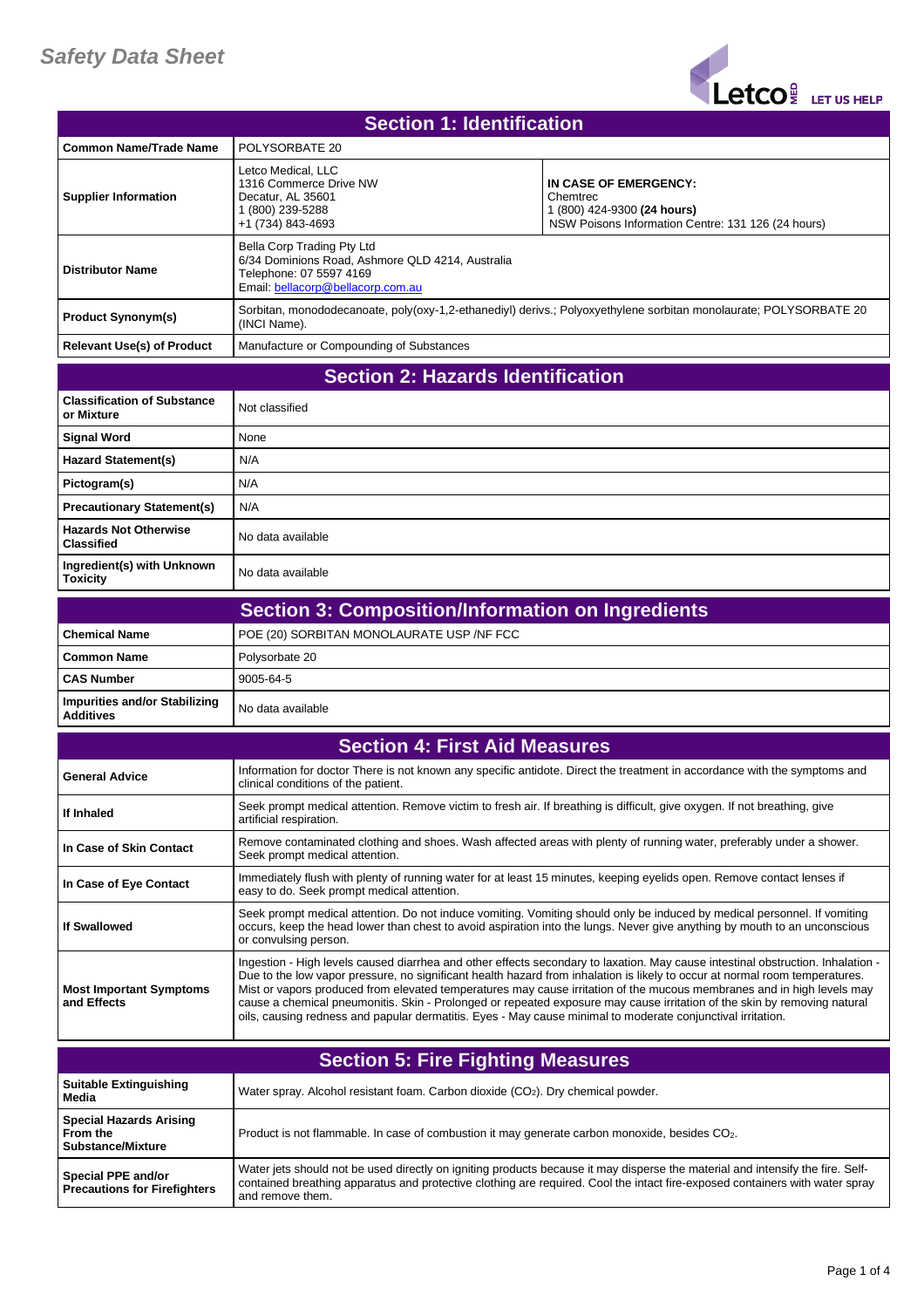| <b>Section 6: Accidental Release Measures</b>                                                  |                                                                                                                                                                                                                                                                                           |  |  |
|------------------------------------------------------------------------------------------------|-------------------------------------------------------------------------------------------------------------------------------------------------------------------------------------------------------------------------------------------------------------------------------------------|--|--|
| <b>Personal Precautions,</b><br><b>Protective Equipment and</b><br><b>Emergency Procedures</b> | Isolate and signalize area. Keep heat and/or ignition sources away. Use personal protection equipment as indicated in Section<br>8, in order to avoid contact with spilled product.                                                                                                       |  |  |
| <b>Methods and Materials</b><br><b>Used for Containment</b>                                    | Prevent product from entering into soil and waterways. Notify the competent authorities if the product has run into drainage<br>systems or watercourse or has contaminated the ground or vegetation.                                                                                      |  |  |
| <b>Cleanup Procedures</b>                                                                      | Stop if possible. Contain and dike spilled product with earth or sand. Eliminate ignition or heat sources. Transfer to proper<br>container. Collect remnants with an appropriate absorbent material. Wash the contaminated surface with water, which<br>should be collected for disposal. |  |  |

| <b>Section 7: Handling and Storage</b>  |                                                                                                                                                                                                                                                                                                                                                                                                                                                                   |  |  |
|-----------------------------------------|-------------------------------------------------------------------------------------------------------------------------------------------------------------------------------------------------------------------------------------------------------------------------------------------------------------------------------------------------------------------------------------------------------------------------------------------------------------------|--|--|
| Precautions for Safe<br><b>Handling</b> | Use in a well-ventilated area. Avoid inhalation and contact with eyes, skin or clothing through proper protection. If occurs<br>accidental contact, exposed area should be washed immediately. Emergency eyewashes and showers shall be located in<br>accessible locations. Wash hands and face thoroughly after handling. Wash contaminated clothing before reuse.                                                                                               |  |  |
| <b>Conditions for Safe Storage</b>      | Store in a covered and well-ventilated area, away from sunlight and sources of heat or open flames. Ensure that the<br>storage location has adequate moisture, pressure and temperature. Keep containers tightly closed when not in use. The<br>product can be stored, in liquid state, at temperatures slightly between 20 and 50°C, which, as recommended, is<br>maintained at inert gas atmosphere. Incompatibilities Avoid contact with: Oxidizing materials. |  |  |

| <b>Section 8: Exposure Controls/Personal Protection</b>                 |                                                                                                                                                                                                                                                                                                                                                                                                                                                                                                                                                                                                                                                 |  |  |
|-------------------------------------------------------------------------|-------------------------------------------------------------------------------------------------------------------------------------------------------------------------------------------------------------------------------------------------------------------------------------------------------------------------------------------------------------------------------------------------------------------------------------------------------------------------------------------------------------------------------------------------------------------------------------------------------------------------------------------------|--|--|
| <b>Components with</b><br><b>Workplace Control</b><br><b>Parameters</b> | TLV-TWA (ACGIH) 1,4-Dioxane: 20 ppm; 72 mg/m <sup>3</sup> [Skin][A3]. Ethylene oxide: 1 ppm; 1.8 mg/m <sup>3</sup> [A2]. Skin - Danger of<br>cutaneous absorption. A2 - Suspected Human Carcinogen A3 - Confirmed animal carcinogen with unknown relevance to<br>humans. PEL-TWA (OSHA) 1,4-Dioxane: 100 ppm; 360 mg/m <sup>3</sup> [Skin]. Ethylene oxide: 1 ppm. Skin - Danger of cutaneous<br>absorption. TLV-STEL (ACGIH)Not established. LT(NR15) Ethylene oxide: 39 ppm; 70 mq/m <sup>3</sup> . Odor Threshold Not available.<br>IDLH 1,4-Dioxane: 500 ppm. Ethylene oxide: 800 ppm. Biological Exposure Indices (ACGIH) Not established. |  |  |
| <b>Appropriate Engineering</b><br><b>Controls</b>                       | In closed environments, this product should be handled keeping proper exhaust (general diluter or local exhauster).                                                                                                                                                                                                                                                                                                                                                                                                                                                                                                                             |  |  |
| <b>PPE - Eye/Face Protection</b>                                        | Side shields or wide vision safety goggles.                                                                                                                                                                                                                                                                                                                                                                                                                                                                                                                                                                                                     |  |  |
| <b>PPE - Skin Protection</b>                                            | PVC apron. It is recommended to adopt safety boots/shoes.                                                                                                                                                                                                                                                                                                                                                                                                                                                                                                                                                                                       |  |  |
| <b>PPE - Body Protection</b>                                            | Gloves made of: Rubber. PVC (Polyvinyl chloride).                                                                                                                                                                                                                                                                                                                                                                                                                                                                                                                                                                                               |  |  |
| <b>PPE - Respiratory</b><br><b>Protection</b>                           | In case of emergency or contact with high concentrations of the product, wear an air supplied mask or self-contained<br>breathing apparatus. It is recommended to wear face mask with organic vapors cartridge in case of exposure to<br>vapors/aerosols.                                                                                                                                                                                                                                                                                                                                                                                       |  |  |

| <b>Section 9: Physical and Chemical Properties</b>       |                                                          |  |  |
|----------------------------------------------------------|----------------------------------------------------------|--|--|
| Appearance                                               | Liquid. Yellowish.                                       |  |  |
| <b>Upper/Lower Flammability</b><br>or Explosive Limits   | Not available.                                           |  |  |
| Odor                                                     | Not available.                                           |  |  |
| <b>Vapor Pressure</b>                                    | Not available.                                           |  |  |
| <b>Odor Threshold</b>                                    | Not available.                                           |  |  |
| <b>Vapor Density</b>                                     | Not available.                                           |  |  |
| pH                                                       | 5-7 (5% w/w, 25°C).                                      |  |  |
| <b>Relative Density</b>                                  | 1.10 g/cm <sup>3</sup> (25 $^{\circ}$ C).                |  |  |
| <b>Melting Point/Freezing</b><br>Point                   | Not available.                                           |  |  |
| <b>Solubility</b>                                        | Soluble in water (20°C for 1 hour / 0.5% concentration). |  |  |
| <b>Initial Boiling Point and</b><br><b>Boiling Range</b> | $>100^{\circ}$ C                                         |  |  |
| <b>Flash Point</b>                                       | $> 150^{\circ}$ C. Open cup (OC).                        |  |  |
| <b>Evaporation Rate</b>                                  | Not available.                                           |  |  |
| <b>Flammability (Solid, Gas)</b>                         | Not applicable.                                          |  |  |
| <b>Partition Coefficient</b>                             | Not available.                                           |  |  |
| <b>Auto-Ignition Temperature</b>                         | Not available.                                           |  |  |
| Decomposition<br><b>Temperature</b>                      | Not available.                                           |  |  |
| <b>Viscosity</b>                                         | ca. 400 mPa.s (25°C).                                    |  |  |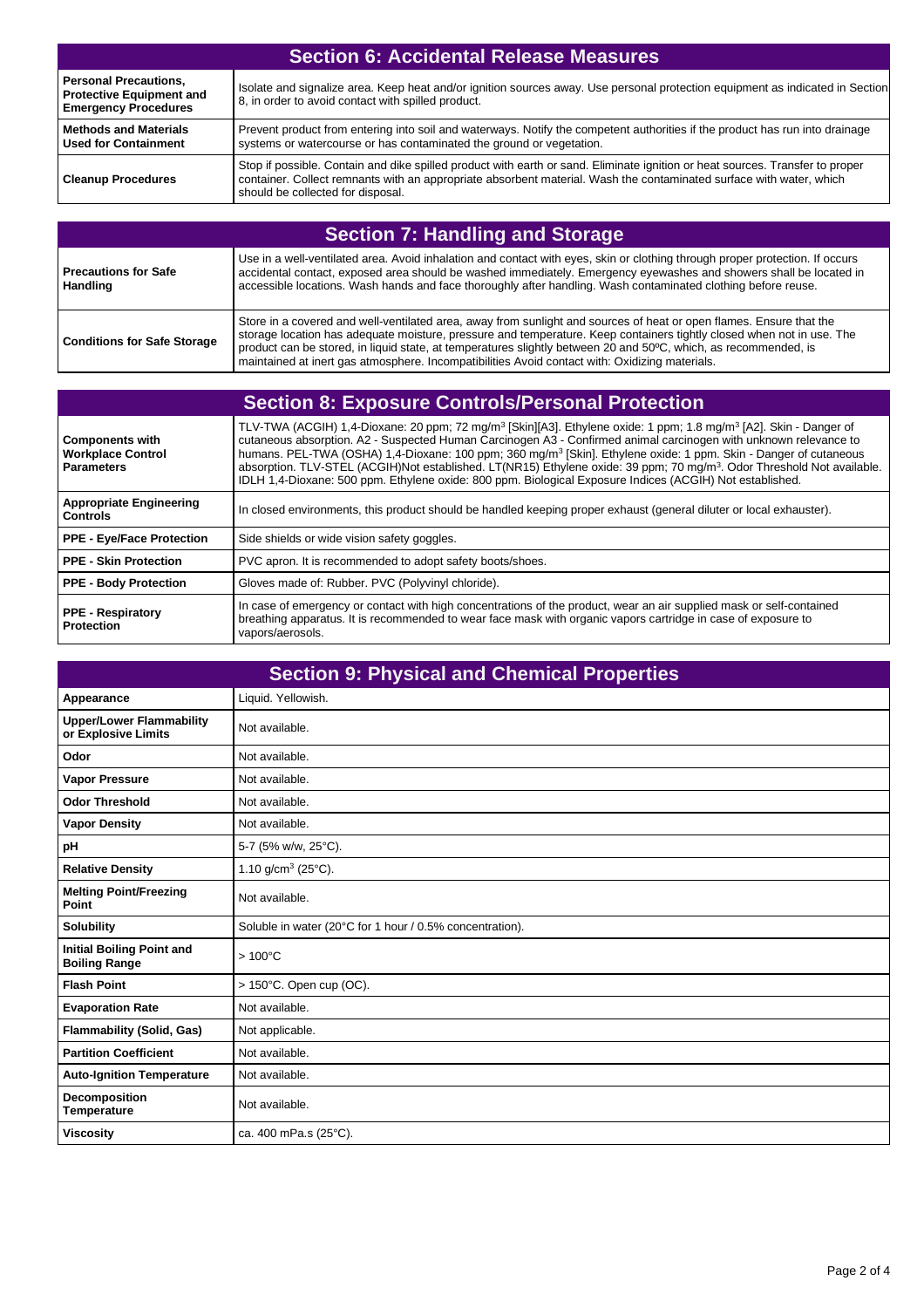| <b>Section 10: Stability and Reactivity</b>         |                                                                                                                                                                                   |  |  |
|-----------------------------------------------------|-----------------------------------------------------------------------------------------------------------------------------------------------------------------------------------|--|--|
| Reactivity                                          | No hazardous reactivity is expected.                                                                                                                                              |  |  |
| <b>Chemical Stability</b>                           | Stable under normal conditions of use and storage.                                                                                                                                |  |  |
| <b>Possibility of Hazardous</b><br><b>Reactions</b> | Not polymerize.                                                                                                                                                                   |  |  |
| <b>Conditions to Avoid</b>                          | High temperatures, ignition sources and prolonged exposure to the air.                                                                                                            |  |  |
| <b>Incompatible Materials</b>                       | Avoid contact with: Strong oxidizing agents.                                                                                                                                      |  |  |
| <b>Hazardous Decomposition</b><br><b>Products</b>   | In case of combustion it may generate carbon monoxide, besides CO <sub>2</sub> . Considerations on the use of the product: Gelling<br>may occurs at temperatures lower than 20°C. |  |  |

| <b>Section 11: Toxicological Information</b>                                  |                                                                                                                                                                                                |  |  |
|-------------------------------------------------------------------------------|------------------------------------------------------------------------------------------------------------------------------------------------------------------------------------------------|--|--|
| <b>Acute Toxicity - LD50 Oral</b>                                             | Oral LD50, rat: > 2000 mg/kg.                                                                                                                                                                  |  |  |
| <b>Acute Toxicity - Inhalation</b>                                            | LC50, rat: $> 5.1$ mg/L.                                                                                                                                                                       |  |  |
| <b>Acute Toxicity - Dermal</b>                                                | LD50, guinea pig: $>$ 3000 mg/kg.                                                                                                                                                              |  |  |
| <b>Acute Toxicity - Eye</b>                                                   | No irritating effect. Draize eye irritation score was an 5.3 out of a possible 110.                                                                                                            |  |  |
| <b>Skin Corrosion/Irritation</b>                                              | Mild irritation (patch test, rabbit).                                                                                                                                                          |  |  |
| <b>Serious Eye</b><br>Damage/Irritation                                       | Draize eye irritation score was an 5.3 out of a possible 110.                                                                                                                                  |  |  |
| <b>Respiratory or Skin</b><br><b>Sensitization</b>                            | Not skin sensitizing to humans and guinea pigs.                                                                                                                                                |  |  |
| <b>Germ Cell Mutagenicity</b>                                                 | Negative for: In vitro: Ames test, mammalian chromosome aberration test (peripheral human lymphocytes), mammalian cell<br>gene mutation assay (mouse lymphoma cells).                          |  |  |
| <b>Carcinogenicity IARC</b>                                                   | Oral studies showed no evidence for carcinogenicity by this route.                                                                                                                             |  |  |
| <b>Carcinogenicity ACGIH</b>                                                  | Oral studies showed no evidence for carcinogenicity by this route.                                                                                                                             |  |  |
| <b>Carcinogenicity NTP</b>                                                    | Oral studies showed no evidence for carcinogenicity by this route.                                                                                                                             |  |  |
| <b>Carcinogenicity OSHA</b>                                                   | Oral studies showed no evidence for carcinogenicity by this route.                                                                                                                             |  |  |
| <b>Reproductive Toxicity</b>                                                  | The maternal LOAEL in rats was 5000 mg/kg/day (based upon a 14% decrease in weight gain) and the maternal NOAEL was<br>500 mg/kg/day. The developmental NOAEL was greater than 5000 mg/kg/day. |  |  |
| <b>Specific Target Organ</b><br><b>Toxicity - Single Exposure</b>             | Not available.                                                                                                                                                                                 |  |  |
| <b>Specific Target Organ</b><br><b>Toxicity - Repeated</b><br><b>Exposure</b> | LOAEL, rat: 25000 mg/kg/day (based on systemics effects).                                                                                                                                      |  |  |
| <b>Aspiration Hazard</b>                                                      | Not expected to be an aspiration hazard.                                                                                                                                                       |  |  |

|  | <b>Section 12: Ecological Information</b> |  |
|--|-------------------------------------------|--|
|  |                                           |  |

| <b>Toxicity</b>                  | Fish-LC50, 96h, Oncorhynchus mykiss: 383 mg/L. Invertebrates-NOEL, 21 days, Daphnia magna: 10 mg/L. Algae-NOEL,<br>72h, Pseudokirchnerella subcapitata: 3.16 mg/L. |
|----------------------------------|--------------------------------------------------------------------------------------------------------------------------------------------------------------------|
| Persistence and<br>Degradability | Readily biodegradable. 62.5% after 28 days.                                                                                                                        |
| l Bio-accumulative Potential     | It is not expected to bio-accumulate in the environment. BCF = $7.07$ .                                                                                            |
| l Mobility in Soil               | It is expected to have high mobility in soil. Log $Koc = 1.7308$ .                                                                                                 |
| <b>Other Adverse Effects</b>     | Water hazard class 1: Slightly hazardous to water.                                                                                                                 |

| <b>Section 13: Disposal Considerations</b>              |                                                                                                                                                                                                                                                                                                                                                                                                                                                                                                                                                                                                   |  |
|---------------------------------------------------------|---------------------------------------------------------------------------------------------------------------------------------------------------------------------------------------------------------------------------------------------------------------------------------------------------------------------------------------------------------------------------------------------------------------------------------------------------------------------------------------------------------------------------------------------------------------------------------------------------|--|
| <b>Waste Treatment Methods</b><br>Product               | The preferred options for disposal include reuse, recycling, co-processing, finding a use for a byproduct, incineration or<br>other thermal destruction process at licensed facilities. All procedures must follow specific operation standards in order to<br>reduce health, safety and environmental risks. Perform co-processing, incineration or other thermal destruction process at<br>facilities capable of minimizing or reducing air pollution emissions. The disposal must comply with federal, state, and local<br>laws and regulations in accordance with the environmental agencies. |  |
| <b>Waste Treatment Methods</b><br>Packaging             | Product Remains: Same method as indicated for product. Do not cut or pierce the packaging, nor do hot work near them. Do<br>not remove labels until the product has been fully removed and the packaging cleaned. The preferred options for disposal<br>include reuse, recycling or reclamation at licensed facilities. All procedures must follow specific operation standards in order<br>to reduce health, safety and environmental risks. The disposal must comply with local legislation and in accordance with<br>standards from local environmental agencies                               |  |
| <b>Special Precautions Landfill</b><br>or Incinerations | No data available                                                                                                                                                                                                                                                                                                                                                                                                                                                                                                                                                                                 |  |
| <b>Other Information</b>                                | No data available                                                                                                                                                                                                                                                                                                                                                                                                                                                                                                                                                                                 |  |